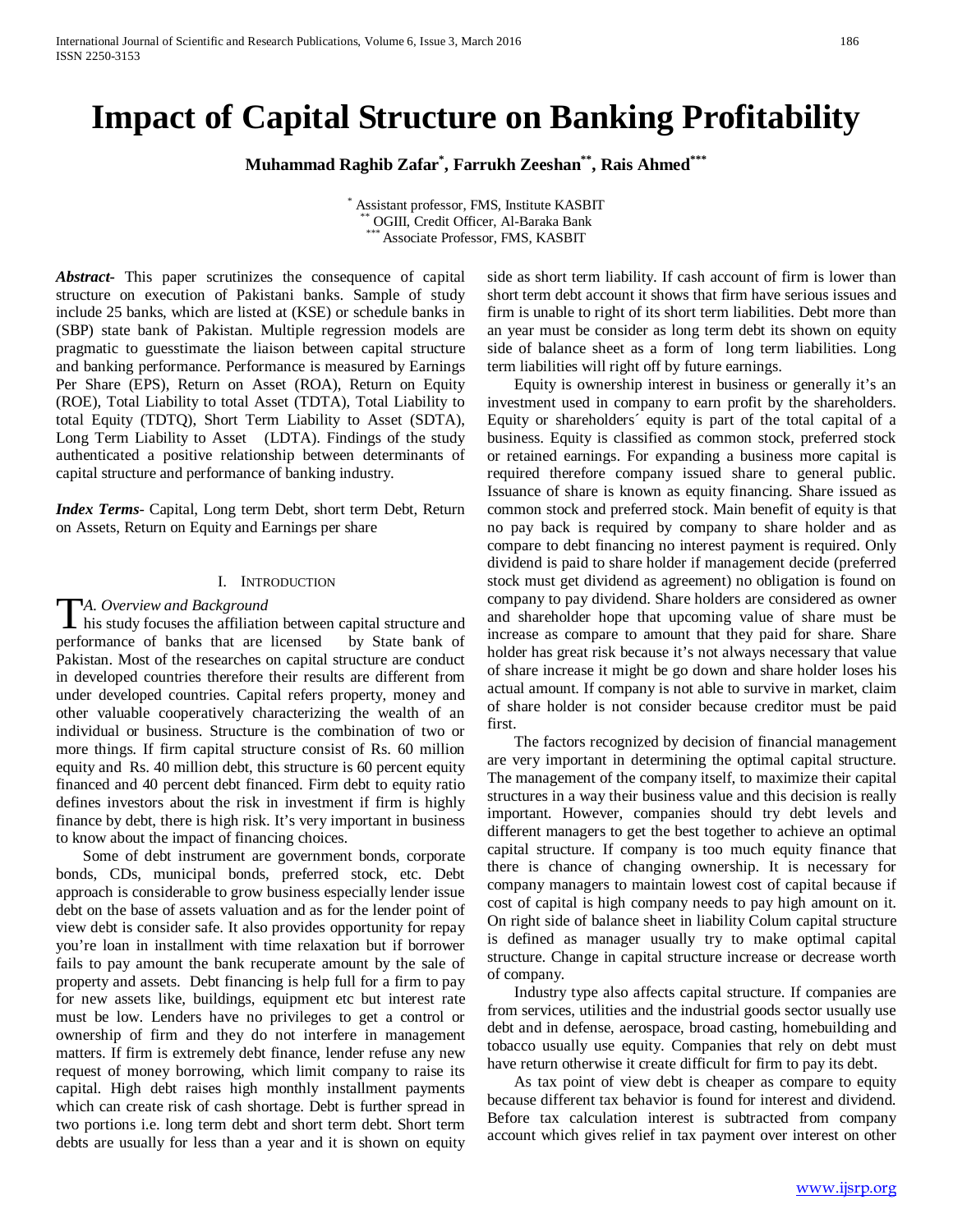side tax is subtracted before dividend payment and no tax relief is avail by company.

## *B. History and structure of banking sector*

 Banks are back bone of economy and directly proportional to economic growth. Pakistan banking sector is different from developed countries. State bank of Pakistan formed in 1947 under the control of government of Pakistan after that habib bank limited, allied bank and national bank of Pakistan are the banks that start their operations with heavy-duty backing of central bank of Pakistan. Commercial banking raise in Pakistan till 1974 after that government of Pakistan nationalize 13 banks under the nationalization policy. After sometimes impact was seen in banking sector by different politicians and government. Lending decisions were not made on role and regulation and billions of rupees loans were become bad loan. In this era commercial bank are not motivated. By 1991 privatization policy was implementing and 23 banks were established. Muslim commercial bank and allied banks (portion of share) were privatized in 1991 and 1993 respectively. Banking reforms are seen after the era of 1999 which are still continue, these reforms changeover the banking industry of Pakistan. Market shares of private banks increase from 0% to 80%. A lot of new banks enter in market and give tough time to old one. State bank of Pakistan strictly regulate these banks. In tough competitions it's necessary for banks to survive in market because any wrong decision can create hazard for bank and it also minimize banks profit, minimization of profit can create bad reputation in market. Choosing of capital structure is an important matter for bank.

 Optimal capital structure increases bank profit, causing increase in profit which is actually increase in market value of bank Balance sheet of Pakistan banking sector expanded in financial year 2013. During the era of 2013 assets of Pakistani banking sector were raised. Assets of Pakistan banking sector in financial year 2012 were Rs. 9.9 trillion and in financial year 2013 Rs.10.7 trillion which is showing a remarkable increase of 7.8 percent in assets of Pakistan Banking sector.

 During the analysis of share holder equity, there is increase in the equity of banking sector of Pakistan. There is increase of Rs. 46.0 billion or 5.5 percent of equity during the year 2013. There is decrease of approximately 1.9 percent seen in the total equity of foreign banks over the previous year.

Pakistan Banking industry is divided into more segments.

- Local Banks
- Public Sector Banks
- Private Sector Banks
- Specialized Banks

## *C Problem Statement*

 Banking sector of Pakistan grew rapidly in last decade, which created new and better opportunities in banking industry so the researcher in this research tries to find out whether capital structure have a significant impact on the profitability of banks or not.

#### *D Research Objectives*

These research objectives are:

 - The purpose of this study is to acknowledge whether capital structure is an appropriate policy to bring in the financial sector especially in the banking sector of Pakistan.

 - Understand the impact of capital structure in banking industry.

- Assess how capital structure affects: the firm efficiency (profitability).

- Find out the way to optimize financial resources.

## *E Benefits of the study*

 The study is very favorable for the citizens who want to know the impacts of capital structure on the banking Industry and the relationship between the current liabilities, long-term liabilities, total liability to assets, total liability to equity, profitability; such as, return on equity, return on assets and EPS. This study recommended to analysts and financial managers should focus on the extreme level of capital structure and the competent use and allocation of resources. This will support to reach the extreme production efficiency in the banking industry of Pakistan.

## *F Scope of the study*

 The scope of this research study is not only limited to any Bank but it is related to all the banking Industry of Pakistan. Its scope is also related to the investors/depositors because the study suggests the regression for the prediction of the net Income of the bank.

## *G Hypothesis*

 H: Capital Structure has a significant impact on banking profitability.

### II. LITERATURE REVIEW

 A, R., zulqar, B., & mustafa , M. (2007) examine the relation b/w capital structure and performance of firm. Result shows that there is a relationship between capital structure and firm performance. S, T., & wessels, R. (1988) study the relationship of capital structure with firm performance. Sixty four companies are taken as sample these companies are listed in capital market of Egypt. Velnampya and Niresh (2012) studied the relation among capital structure and profitability. Association between capital structure and profitability is analyze with the help of correlation. kester, & Carl, w. (1986). study the capital structure impact on performance of Malaysian firm. Pratomo, WA, I. a., & AG. (n.d.).investigate the association between capital structure and firm performance. The investigation specifies that the capital structure is considerably and positively associated with firm's performance which is deliberate by earning per share (EPS)**.**

### III. METHODOLOGY

 For the analysis of data we use Multivariate liner regression model and correlation matrix were used. Data is taken from financial reports and the journal of performance of financial sector in Pakistan Efficiency and performance of banking industry. The research sample consists of All banks that are operating in Pakistan are the population of the study. Sample of study include 25 banks, which are listed at (KSE) or schedule banks in (SBP) state bank of Pakistan. *Dependent Variables:*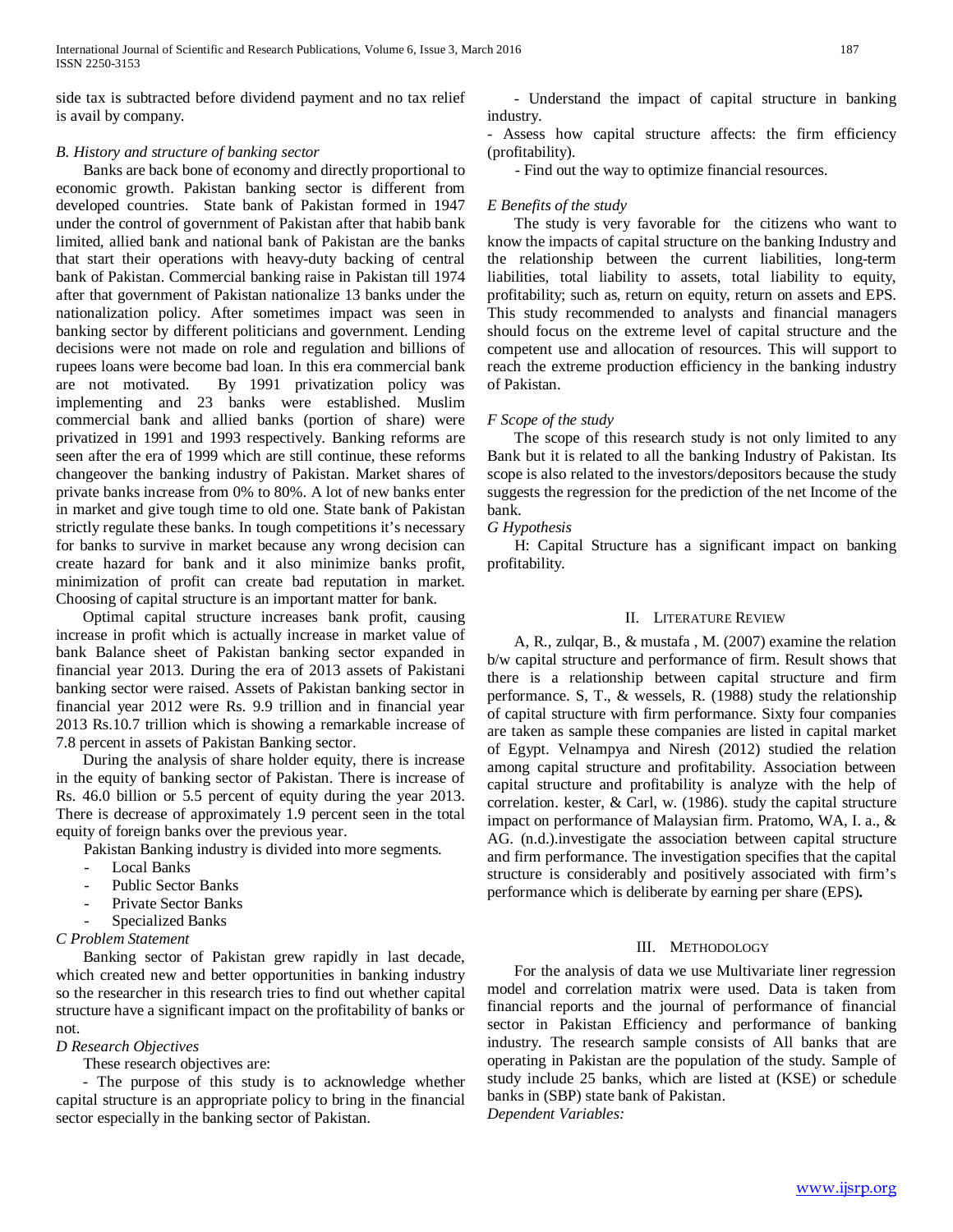Earnings per Share (EPS), Return on Asset (ROA), Return on Equity (ROE),

*Independent Variables:*

Total Liability to total Asset (TDTA), Total Liability to total Equity (TDTQ),



 $Y_{ROA} = \beta_0 + \beta_1 (SDTA) + \beta_2 (LDTA) + \beta_3 (TDTA) + \beta_4 (TDTO) + \varepsilon$  $Y_{ROE} = \beta_0 + \beta_1 (SDTA) + \beta_2 (LDTA) + \beta_3 (TDTA) + \beta_4 (TDTQ) + \varepsilon$  $Y_{EPS} = \beta_0 + \beta_1 (SDTA) + \beta_2 (LDTA) + \beta_3 (TDTA) + \beta_4 (TDTQ) + \varepsilon$ **Where** 

 $\beta_0$  Is the intercept,  $\beta_1$ ,  $\beta_2$ ,  $\beta_3$ ,  $\beta_4$  is the independent Variable.  $\varepsilon$  Are the error terms

## IV. DATA ANALYSIS

 For the purpose of data analysis, MS Excel and E-views were used.

*Equation # 1*

 In the given hypothesis Dependent Variable is Return on Asset (ROA) and Independent Variables are Short Term Debt to Asset (STDA), Total Debt to total Asset (TDTA), Total Debt to total Equity (TDTQ), Long Term Debt to Asset (LDTA) Fist we run multivariate linear regression on equation # 1. Table of equation # 1 is given in Appendix # 1.

 $Y_{ROA} = \beta_0 + \beta_1 (SDTA) + \beta_2 (LDTA) + \beta_3 (TDTA) + \beta_4 (TDTO) + \epsilon$  Asset (TDTA)" state that Total Debt To Total Equity is 8%

*Equation # 1 interpretation of multivariate linear regression analysis*

 Holding other variables constant, one unit increase in Short Term Debt to Asset (SDTA), will lead Return on Asset (ROA), to increase by 0.062319 units. Holding other variables constant, one unit increase in ), Total Debt to total Asset (TDTA), will lead Return on Asset (ROA), to increase by 0.063307 units. Holding other variables constant, one unit increase in Total Debt to total Equity (TDTQ) will lead Return on Asset (ROA), to decrease by 0.063704units . Holding other variables constant, one unit increase in Long Term Debt to Asset (LDTA), will lead Return on Asset (ROA), to decrease by 0.000032 units. The Probability of all Variables shows the Significance of Coefficients with the R Square. The lesser the Probability the better it is. R Square is 46.83% means the Data is by some means explaining the Model but not fairly well. AIC and BIC is close to each other. However, we can afford 5% Difference. Durbin Watson is close to 2.00 in this case.

## *Equation # 2 Interpretation of covariance analysis*

 Correlation Analysis of "ROA" with "STDA, TDTA, TDTQ, and LDTA" shows that Short Term Debt To Asset

(SDTA) is 15% Positively Correlated with Return On Asset (ROA). Total Debt To Total Asset (TDTA) is 6% Positively Correlated with Return On Asset (ROA). Total Debt To Total Equity is 5% Negatively Correlated with Return On Asset (ROA). Long Term Debt To Asset (LDTA) is 3.5% Positively Correlated with Return On Asset (ROA)

Short Term Liability to Asset (SDTA), Long Term Liability to

Asset (LDTA),

*Model:* 

 Correlation Analysis of "Short Term Debt To Asset (SDTA)" with "Total Debt To Total Asset (TDTA)" show that Total Debt To Total Asset (TDTA) is 21% Negatively Correlated with Short Term Debt To Asset (SDTA).

 Correlation Analysis of "Total Debt To Total Equity" with "Short Term Debt To Asset (SDTA) and Total Debt To Total Positively Correlated with SHORT Term Debt To Asset (SDTA).Total Debt To Total Equity is 5% Negatively Correlated with Total Debt To Total Asset (TDTA).

 Correlation Analysis of "Long Term Debt To Asset (LDTA)" with "Short Term Debt To Asset (SDTA), Total Debt To Total Asset (TDTA)and Total Debt To Total Equity" define that Long Term Debt To Asset (LDTA) is 38% Negatively Correlated with Short Term Debt To Asset (SDTA). Long Term Debt To Asset (LDTA) is 98% Positively Correlated with Total Debt To Total Asset (TDTA). Long Term Debt To Asset (LDTA) is 6% Negatively Correlated with Total Debt To Total Equity.

#### *Equation # 2*

 Dependent Variable is Return on Equity (ROE) and Independent Variables are Short Term Debt to Asset (SDTA) ,Total Debt to total Asset (TDTA) , Total Debt to total Equity (TDTQ) and Long Term Debt to Asset (LDTA).

*Equation #2interpretation of multivariate linear regression analysis*

 Holding other variables constant, one unit increase in Short Term Debt to Asset (SDTA), will lead Return on Equity (ROE), to decrease by 1.572 units. Holding other variables constant, one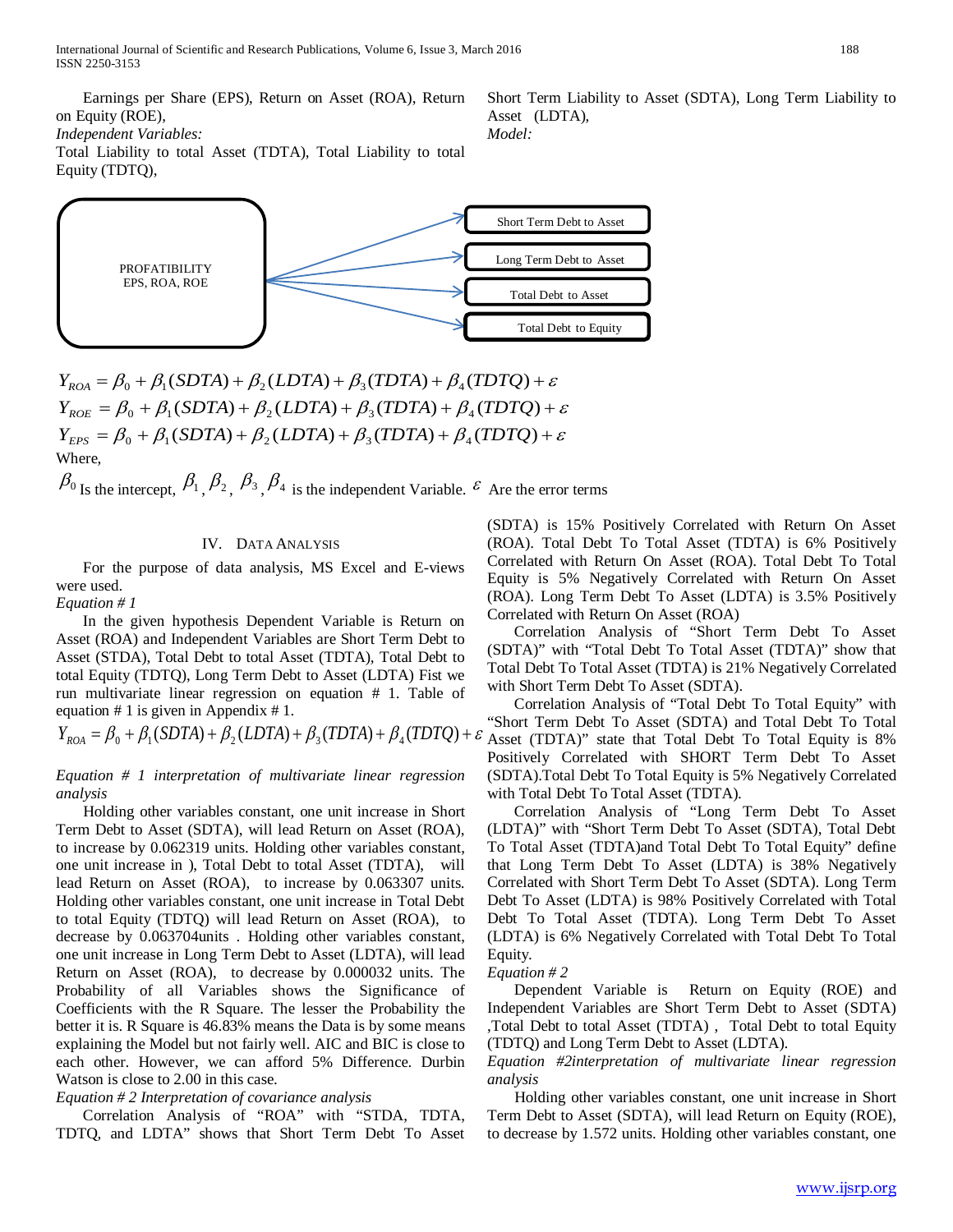unit increase in, Total Debt to total Asset (TDTA), will lead Return on Equity (ROE), to increase by 2.749 units. Holding other variables constant, one unit increase in Total Debt to total Equity (TDTQ) will lead Return on Equity (ROE), to decrease by 0.018 units. Holding other variables constant, one unit increase in Long Term Debt to Asset (LDTA), will lead Return on Equity (ROE), to decrease by 2.693 units. The Probability of all Variables shows the Significance of Coefficients with the R Square. The lesser the Probability the better it is. R Square is 29.8% means the Data is by some means explaining the Model but not fairly well. AIC and BIC is close to each other. However, we can afford 5% Difference. Durbin Watson is close to 2.00 in this case.

## *Equation # 2 Interpretation of covariance analysis*

 Correlation Analysis of "Return on Equity (ROE)" with "STDA, TDTA, TDTQ, and LDTA" Short Term Debt to Asset (SDTA) is 11% Positively Correlated with Return On Equity (ROE). Total Debt to Total Asset (TDTA) is 1.8% Positively Correlated with Return On Equity (ROE). Total Debt To Total Equity is 49% Negatively Correlated with Return On Equity (ROE). Long Term Debt To Asset (LDTA) is 0.04% Negatively Correlated with Return On Equity (ROE).

 Correlation Analysis of "Short Term Debt To Asset (SDTA)" with "Total Debt To Total Asset (TDTA)" shows that Total Debt To Total Asset (TDTA) is 21% Negatively Correlated with Short Term Debt To Asset (SDTA).

 Correlation Analysis of "Total Debt To Total Equity (TDTQ)" with "Short Term Debt To Asset (SDTA) and Total Debt To Total Asset (TDTA)" analyze that Total Debt To Total Equity is 8% Positively Correlated with Short Term Debt To Asset (SDTA). Total Debt To Total Equity is 5% Negatively Correlated with Total Debt To Total Asset (Tdta).

 Correlation Analysis of "Long Term Debt To Asset (LDTA)" with "Short Term Debt To Asset (SDTA), Total Debt To Total Asset (TDTA) and Total Debt To Total Equity (TDTQ) explain that Long Term Debt To Asset (LDTA) is 38% Negatively Correlated with Short Term Debt To Asset (SDTA). Long Term Debt To Asset (LDTA) is 98% Positively Correlated with Total Debt To Total Asset (TDTA). Long Term Debt to Asset (LDTA) is 6% Negatively Correlated with Total Debt To Total Equity TDTQ.

#### *Equation # 3*

 Dependent Variable is Earning Per Share (EPS) and Independent Variables are Short Term Debt to Asset (SDTA) ,Total Debt to total Asset (TDTA) , Total Debt to total Equity (TDTQ) and Long Term Debt to Asset (LDTA).

*Equation #3 Interpretation of multivariate linear regression analysis*

 Holding other variables constant, one unit increase in Short Term Debt to Asset (SDTA), will lead Earning Per Share (EPS), to decrease by 185.981 units. Holding other variables constant, one unit increase in, Total Debt to total Asset (TDTA), will lead Earning Per Share (EPS), to increase by 188.521 units. Holding other variables constant, one unit increase in Total Debt to total Equity (TDTQ) will lead Earning per Share (EPS), to decrease by 0.017 units. Holding other variables constant, one unit decrease in Long Term Debt to Asset (LDTA), will lead Earning Per Share (EPS), to decrease by 130.322 units. The Probability of almost all Variables shows the Significance of Coefficients with

the R Square. The lesser the Probability the better it is. R Square is 80 % means the Data is excellently Explaining the Model very well. AIC and BIC is close to each other. However, we can afford 5% Difference. Durbin Watson is to 2.21 in this case. While using ARMA structure the results of Durbin Watson shall not be considered.

#### *Equation # 3 Interpretation of covariance analysis*

 Correlation Analysis of "Earning per Share (EPS)" with "STDA, TDTA, TDTQ, and LDTA" Short Term Debt to Asset (SDTA) is 24 % Negatively Correlated with Earning per Share (EPS). Total Debt to Total Asset (TDTA) is 58 % Positively Correlated with Earning per Share (EPS). Total Debt to Total Equity is 5 % Negatively Correlated with Earning per Share (EPS). Long Term Debt to Asset (LDTA) is 59 % Positively Correlated with Earning Per Share (EPS). Correlation of "short term debt to asset (SDTA)" with "Total Debt to Total Asset (TDTA)". Total Debt to Total Asset (TDTA) is 21% Negatively Correlated with Short Term Debt To Asset (SDTA). Correlation Analysis of "Total Debt to Total Equity (TDTQ)" with "Short Term Debt to Asset (SDTA) and Total Debt To Total Asset (TDTA)". Total Debt to Total Equity (TDTQ) is 8% Positively Correlated with Short Term Debt to Asset (SDTA). Total Debt To Total Equity (TDTQ) is 5% Negatively Correlated with Total Debt To Total Asset (TDTA). Correlation Analysis of "Long Term Debt To Asset (LDTA)" with "Short Term Debt To Asset (SDTA), Total Debt To Total Asset (TDTA) and Total Debt To Total Equity (TDTQ)". Long Term Debt to Asset (LDTA) is 38% Negatively Correlated with Short Term Debt to Asset (SDTA). Long Term Debt To Asset (LDTA) is 98% Positively Correlated with Total Debt To Total Asset (TDTA). Long Term Debt to Asset (LDTA) is 6% Negatively Correlated with Total Debt to Total Equity (TDTQ).

#### V. FINDINGS AND CONCLUSION

### *Equation # 1*

 Short Term Debt To Asset (SDTA) is 15% positively correlated with return on asset (ROA). Total debt to total asset (TDTA) is 6% positively correlated with return on asset (ROA). Total debt to total equity is 5% negatively correlated with return on asset (ROA). Long term debt to asset (LDTA) is 3.5% positively correlated with return on asset (ROA). Strong correlation found between Long terms debts to asset (LDTA) with total debt to total asset (TDTA).

#### *Equation # 2*

 Short Term Debt to Asset (SDTA) is 11% Positively Correlated with Return on Equity (ROE). Total Debt to Total Asset (TDTA) is 1.8% Positively Correlated with Return on Equity (ROE). Total Debt to Total Equity is 49% Negatively Correlated with Return on Equity (ROE). Long Term Debt to Asset (LDTA) is 0.04% Negatively Correlated with Return on Equity (ROE). Strong correlation found between Long Term Debt to Asset (LDTA) with Total Debt to Total Asset (TDTA). *Equation # 3*

 Short Term Debt To Asset (SDTA) is 24 % Negatively Correlated with Earning Per Share (EPS). Total Debt To Total Asset (TDTA) is 58 % Positively Correlated with Earning Per Share (EPS). Total Debt To Total Equity is 5 % Negatively Correlated with Earning Per Share (EPS). Long Term Debt To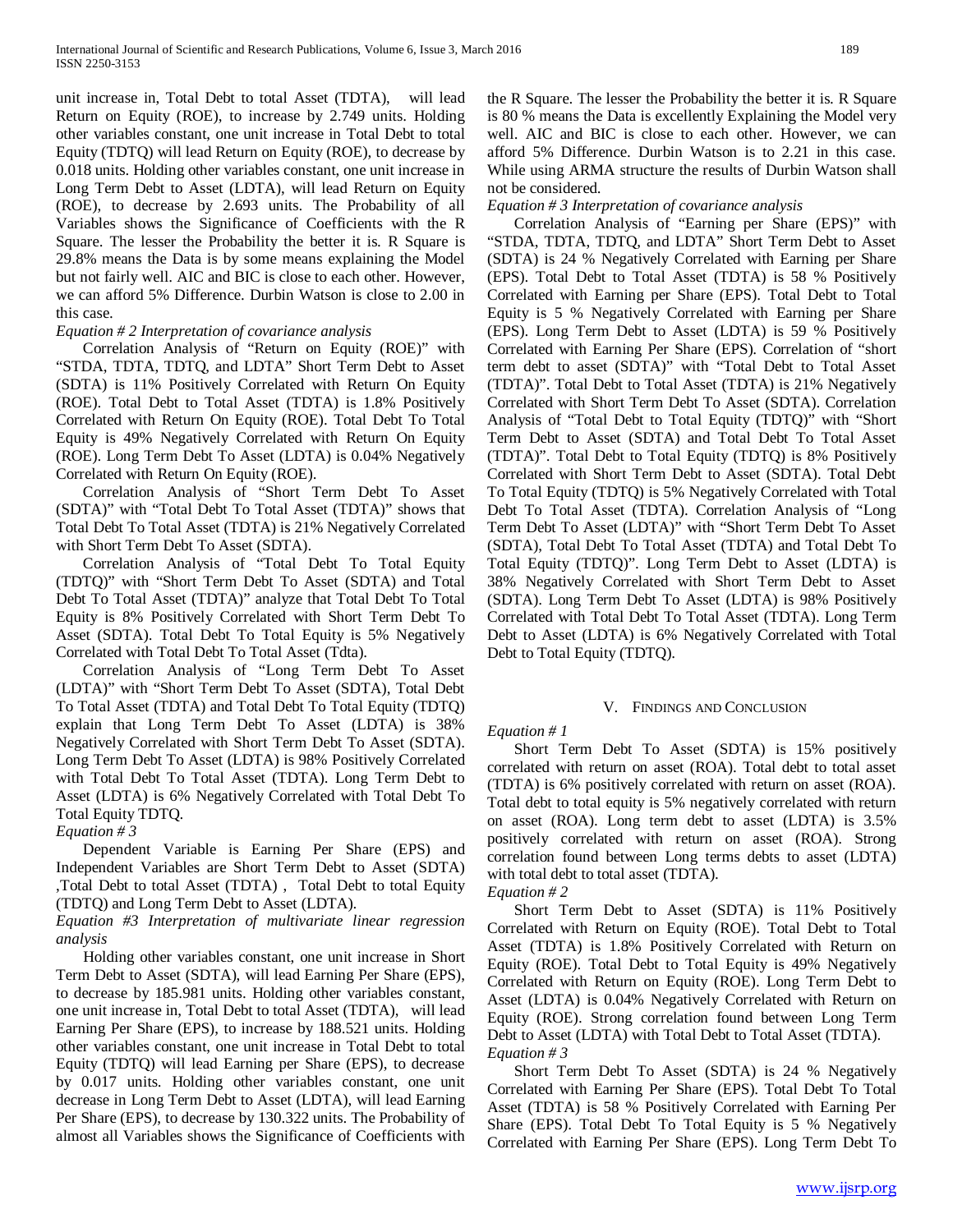Asset (LDTA) is 59 % Positively Correlated with Earning Per Share (EPS). Long Term Debt To Asset (LDTA) is 98% Positively Correlated with Total Debt To Total Asset (TDTA).

## *Conclusion*

 During the study of thrice equation findings explain the negative relation of Total Debt To Total Equity with Return on Asset (ROA), Return On Equity (ROE) and Earning Per Share (EPS). R2 of Return on Asset (ROA) is 0.46843 which is 46.83% means the Data is by some means explaining the Model but not

Appendix

| Dependent Variable: ROA                      |                              |                       |                    |            |
|----------------------------------------------|------------------------------|-----------------------|--------------------|------------|
| Method: Least Squares                        |                              |                       |                    |            |
| Sample (adjusted): 3 150                     |                              |                       |                    |            |
| Included observations: 148 after adjustments |                              |                       |                    |            |
| Convergence achieved after 9 iterations      |                              |                       |                    |            |
| MA Backcast: 2                               |                              |                       |                    |            |
| Variable                                     | Coefficient                  | Std. Error            | t-Statistic        | Prob.      |
| $STDA(-1)$                                   | 0.062319                     | 0.021238              | 2.934298           | 0.003900   |
| <b>LDTA</b>                                  | 0.063307                     | 0.020722              | 3.054998           | 0.002689   |
| <b>TDTA</b>                                  | $-0.063704$                  | 0.021063              | $-3.024456$        | 0.002957   |
| $TDTQ(-1)$                                   | $-0.000032$                  | 0.000050              | $-0.650155$        | 0.516642   |
| AR(1)                                        | 0.493640                     | 0.104701              | 4.714743           | 0.000006   |
| MA(1)                                        | 0.316220                     | 0.114528              | 2.761064           | 0.006523   |
| R-squared                                    | 0.46843                      |                       | Mean dependent var | $-0.00234$ |
| Adjusted R-squared                           | 0.44972                      |                       | S.D. dependent var | 0.05049    |
| S.E. of regression                           | 0.03745                      | Akaike info criterion |                    | $-3.69189$ |
| Sum squared resid                            | 0.19916<br>Schwarz criterion |                       |                    | $-3.57038$ |
| Log likelihood                               | 279.19980                    | Hannan-Quinn criter.  |                    | $-3.64252$ |
| Durbin-Watson stat                           | 2.02713                      |                       |                    |            |
| <b>Inverted AR Roots</b>                     | .49                          |                       |                    |            |
| <b>Inverted MA Roots</b>                     | $-.32$                       |                       |                    |            |

|  | Equation # 1 Multivariate Liner Regression and Correlation |  |  |
|--|------------------------------------------------------------|--|--|
|  |                                                            |  |  |

| Correlation | <b>ROA</b>  | <b>STDA</b> | <b>TDTA</b> | <b>TDTQ</b> | <b>LDTA</b> |
|-------------|-------------|-------------|-------------|-------------|-------------|
| <b>ROA</b>  | 0.002498    |             |             |             |             |
|             | 1.000000    |             |             |             |             |
| <b>STDA</b> | 0.001576    | 0.041564    |             |             |             |
|             | 0.154698    | 1.000000    |             |             |             |
| <b>TDTA</b> | 0.003585    | $-0.046895$ | 1.150007    |             |             |
|             | 0.066892    | $-0.214493$ | 1.000000    |             |             |
| <b>TDTQ</b> | $-0.125314$ | 0.752106    | $-2.566718$ | 2040.852    |             |
|             | $-0.055499$ | 0.081661    | $-0.052981$ | 1.000000    |             |
| <b>LDTA</b> | 0.002009    | $-0.088459$ | 1.196899    | $-3.318695$ | 1.285356    |
|             | 0.035454    | $-0.382710$ | 0.984455    | $-0.064796$ | 1.000000    |

fairly well. R2 of Return on Equity (ROE)is 0.298 which is 30% means the Data is by some means explaining the Model but not fairly well. R2 of Earning Per Share (EPS), is 0.80 which is approx 80% means the Data is excellently Explaining the Model very well. Now, through the analysis of the results of the individual variables, we can conclude that there is a relationship and a positive relationship between capital structure and

profitability of banks in Pakistan.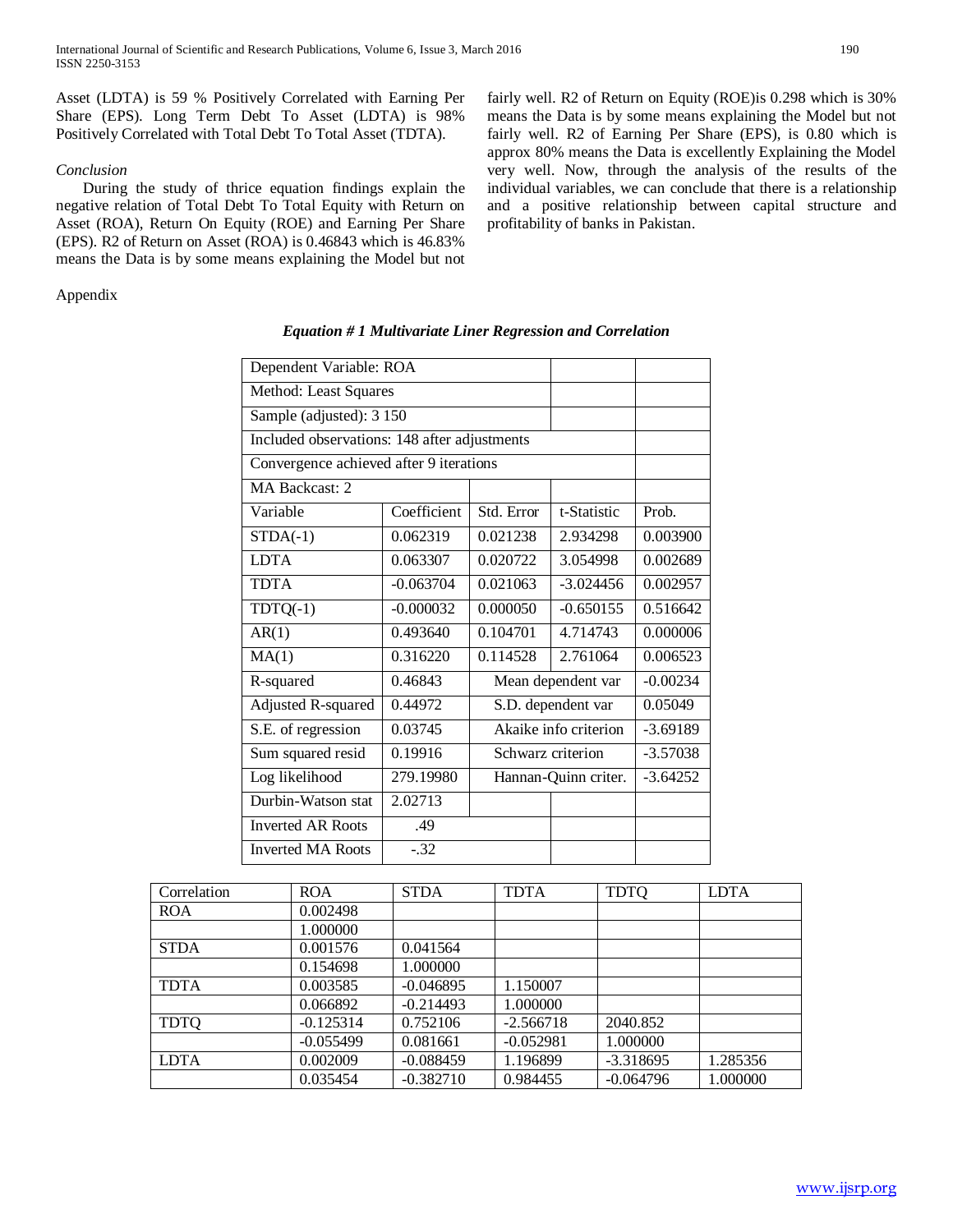| Dependent Variable: ROE                              |                              |                    |                       |          |  |
|------------------------------------------------------|------------------------------|--------------------|-----------------------|----------|--|
| Method: Least Squares                                |                              |                    |                       |          |  |
| Sample (adjusted): 3 150                             |                              |                    |                       |          |  |
| Included observations: 148 after adjustments         |                              |                    |                       |          |  |
| Convergence achieved after 23 iterations             |                              |                    |                       |          |  |
| MA Backcast: 2                                       |                              |                    |                       |          |  |
| Variable                                             | Coefficient                  | Std. Error         | t-Statistic           | Prob.    |  |
| $STDA(-1)$                                           | $-1.572$                     | 1.190              | $-1.321$              | 0.189    |  |
| <b>TDTA</b>                                          | 2.749                        | 1.211              | 2.270                 | 0.025    |  |
| <b>TDTQ</b>                                          | $-0.018$                     | 0.002              | $-7.164$              | 0.000    |  |
| <b>LDTA</b>                                          | $-2.693$                     | 1.177              | $-2.288$              | 0.024    |  |
| $\mathcal{C}$                                        | $-0.799$                     | 0.419              | $-1.909$              | 0.058    |  |
| AR(1)                                                | 0.945                        | 0.031              | 30.451                | 0.000    |  |
| MA(1)                                                | $-0.987$                     | 0.009              | $-108.960$            | 0.000    |  |
|                                                      |                              |                    |                       |          |  |
| R-squared                                            | 0.298                        |                    | Mean dependent var    | $-0.167$ |  |
| Adjusted R-squared                                   | 0.268                        |                    | S.D. dependent var    | 1.567    |  |
| S.E. of regression                                   | $\overline{1.340}$           |                    | Akaike info criterion | 3.470    |  |
| Sum squared resid                                    | 253.354<br>Schwarz criterion |                    |                       |          |  |
| Log likelihood<br>$-249.784$<br>Hannan-Quinn criter. |                              |                    |                       | 3.528    |  |
| F-statistic                                          | 9.965                        | Durbin-Watson stat | 1.974                 |          |  |
| Prob(F-statistic)                                    | $\theta$                     |                    |                       |          |  |
| <b>Inverted AR Roots</b>                             | 0.94                         |                    |                       |          |  |
| <b>Inverted MA Roots</b><br>0.99                     |                              |                    |                       |          |  |

*Equation # 2 Multivariate Liner Regression and Correlation*

| Covariance Analysis: Ordinary |                            |             |             |             |             |
|-------------------------------|----------------------------|-------------|-------------|-------------|-------------|
| Sample: 1 150                 |                            |             |             |             |             |
|                               | Included observations: 150 |             |             |             |             |
| Covariance                    |                            |             |             |             |             |
| Correlation                   | <b>ROE</b>                 | <b>STDA</b> | <b>TDTA</b> | <b>TDTO</b> | <b>LDTA</b> |
| <b>ROE</b>                    | 2.405568                   |             |             |             |             |
|                               | 1.000000                   |             |             |             |             |
| <b>STDA</b>                   | 0.037926                   | 0.041564    |             |             |             |
|                               | 0.119941                   | 1.000000    |             |             |             |
| <b>TDTA</b>                   | 0.030339                   | $-0.046895$ | 1.150007    |             |             |
|                               | 0.018241                   | $-0.214493$ | 1.000000    |             |             |
| <b>TDTQ</b>                   | $-34.68443$                | 0.752106    | $-2.566718$ | 2040.852    |             |
|                               | $-0.495017$                | 0.081661    | $-0.052981$ | 1.000000    |             |
| LDTA                          | $-0.007586$                | $-0.088459$ | 1.196899    | $-3.318695$ | 1.285356    |
|                               | $-0.004314$                | $-0.382710$ | 0.984455    | $-0.064796$ | 1.000000    |

## *Equation # 3 Multivariate Liner Regression and Correlation*

| Dependent Variable: EPS                      |  |
|----------------------------------------------|--|
| Method: Least Squares                        |  |
| Sample (adjusted): 6 149                     |  |
| Included observations: 144 after adjustments |  |
| Convergence achieved after 13 iterations     |  |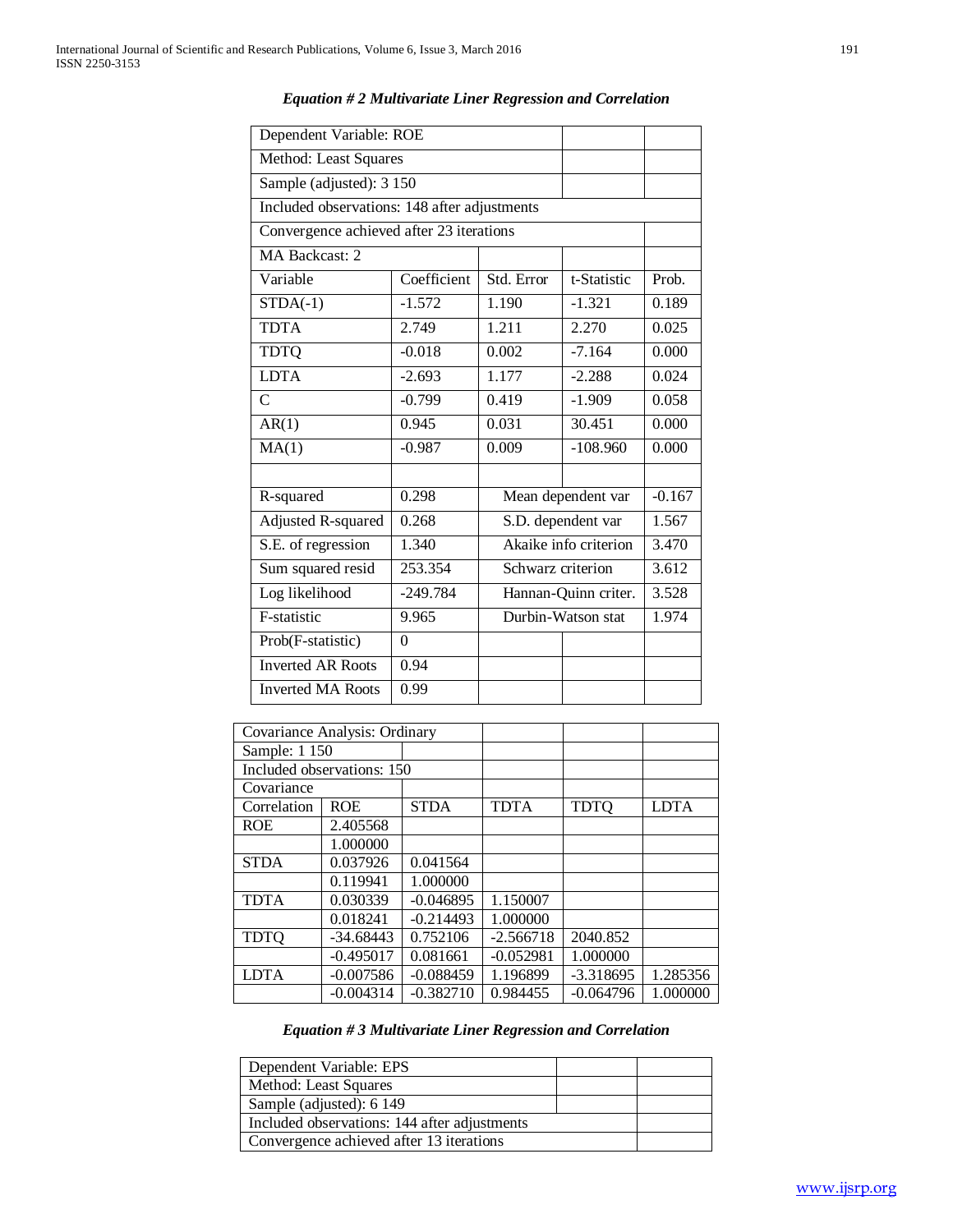| MA Backcast: 2.5         |             |                      |                       |             |
|--------------------------|-------------|----------------------|-----------------------|-------------|
| Variable                 | Coefficient | Std. Error           | t-Statistic           | Prob.       |
| <b>STDA</b>              | $-185.9811$ | 13.17844             | $-14.11252$           | 0.0000      |
| <b>TDTA</b>              | 188.5215    | 7.478520             | 25.20840              | 0.0000      |
| <b>TDTQ</b>              | $-0.179824$ | 0.122805             | $-1.464308$           | 0.1454      |
| LDTA(1)                  | $-130.3218$ | 7.511625             | $-17.34935$           | 0.0000      |
| AR(5)                    | 0.392516    | 0.089906             | 4.365847              | 0.0000      |
| MA(4)                    | $-0.333939$ | 0.093116             | $-3.586261$           | 0.0005      |
| R-squared                | 0.800965    | Mean dependent var   |                       | 18.99611    |
| Adjusted R-squared       | 0.793753    | S.D. dependent var   |                       | 172.3745    |
| S.E. of regression       | 78.28280    |                      | Akaike info criterion | 11.59931    |
| Sum squared resid        | 845691.1    | Schwarz criterion    |                       | 11.72305    |
| Log likelihood           | $-829.1501$ | Hannan-Quinn criter. |                       | 11.64959    |
| Durbin-Watson stat       | 2.211633    |                      |                       |             |
| <b>Inverted AR Roots</b> | .83         | $.26 - .79i$         | $.26 + .79i$          | $-.67+.49i$ |
|                          | $-.67-.49i$ |                      |                       |             |
| <b>Inverted MA Roots</b> | .76         | $.00 + .76i$         | $-.00-.76i$           | $-76$       |

| Covariance Analysis: Ordinary |                            |             |             |             |             |
|-------------------------------|----------------------------|-------------|-------------|-------------|-------------|
| Sample: 1 150                 |                            |             |             |             |             |
|                               | Included observations: 150 |             |             |             |             |
| Covariance                    |                            |             |             |             |             |
| Correlation                   | <b>EPS</b>                 | <b>STDA</b> | <b>TDTA</b> | <b>TDTQ</b> | <b>LDTA</b> |
| <b>EPS</b>                    | 28340.01                   |             |             |             |             |
|                               | 1.000000                   |             |             |             |             |
| <b>STDA</b>                   | $-8.273786$                | 0.041564    |             |             |             |
|                               | $-0.241070$                | 1.000000    |             |             |             |
| <b>TDTA</b>                   | 105.5201                   | $-0.046895$ | 1.150007    |             |             |
|                               | 0.584500                   | $-0.214493$ | 1.000000    |             |             |
| <b>TDTQ</b>                   | $-450.4454$                | 0.752106    | $-2.566718$ | 2040.852    |             |
|                               | $-0.059229$                | 0.081661    | $-0.052981$ | 1.000000    |             |
| LDTA                          | 113.7935                   | $-0.088459$ | 1.196899    | $-3.318695$ | 1.285356    |
|                               | 0.596219                   | $-0.382710$ | 0.984455    | $-0.064796$ | 1.000000    |

### ACKNOWLEDGMENT

 I am thankful to ALMIGHTY ALLAH who has blessed me with the knowledge and opportunity to work on this research; I am also thankful to my Co Authors for supporting me and giving me the chance to make this research paper. I would like to thank all the people who really helped in my research by giving information and valuable time.

#### **REFERENCES**

- [1] A, R., zulqar, B., & mustafa , M. (2007). Capital structure and Profitability: case of islamabad stock exchange. international review of business research papers, 3(5), 347-361.
- [2] Awunyo, D, B. a., & j. (2012). Capital Structure and Performance of Listed Banks In Ghana (Vol. 12).
- [3] Barclay, M, S. a., & C. (2005). "Capital Structure Puzzle: The Evidence Revised". Journal Of Applied Corporate, 17(1), 8-17.
- [4] Berger, A, D. R., Flannery, M. L., D, &. O., & O. (2008). How do large banking organization Smanage their capital ratios? Journal of Financial Services Research, 34, 123-149.
- [5] kester, & Carl, w. (1986). Capital and ownership structure : A comparision of United States and Japnese Manufacturin corporation. finacial managment, 5-16.
- [6] Kleff, V, w. a., & m. (n.d.). how do banks determine capital? emperical evidence from Germany. Zew. Discussioon paper, 3-66.
- [7] M, S., & Shoaib, A. (2011). Measuring performance through capital structure: Evidence from banking sector of Pakistan. African journal of business management, 5(5), 1871-1879.
- [8] m, S., Gull, A., & Rasheed, M. (2013). Impact of Capital Structure on Banking Performance (A Case Study of Pakistan). Interdiscilinary Journal of Contemporary Researc in Business, 4(10), 5-10.
- [9] Mayers, & Stewart. (1984). The capital structure puzzle. Journal of finance, 53, 575-592.
- [10] modigliani, F, M. a., & M. (1958). The Cost of Capital, Corporation Finance and the Theory ofInvestment. The american economic review, 48, 261-297.
- [11] Modigliani, F, M. a., & M. (1963). Corporateincome taxes and the cost of capital: A Correction. American economic review, 53, 443-453.
- [12] N, A. R. (2012). Capital Strucature And Firm Performance Evidence From Palestine Stock Exchange. Money Investment And Banking(23).
- [13] N.P., E., Frangouli, Z. a., & Neokosmides, V. (2002). "Profit Margin and Capital Structure: An Empiricial Relationship". Journal of Applied Business Research, 18(2), 85-88.
- [14] Pratomo, WA, I. a., & AG. (n.d.). islamic bank performance and capital structur . University Library of Munich Germany" ,MPRA , 6012.
- [15] R.G, R., & Zingales, L. (1995). What DoWe Know About Capital Structure? Some Evidence from International Data. Journal of Finance, 50(5), 1421-1460.
- [16] Ross, & Stephen. (1977). The determination of financial structure: The incentive-signalling approach. Bell Journal of Economics, 8(1), 23-40.